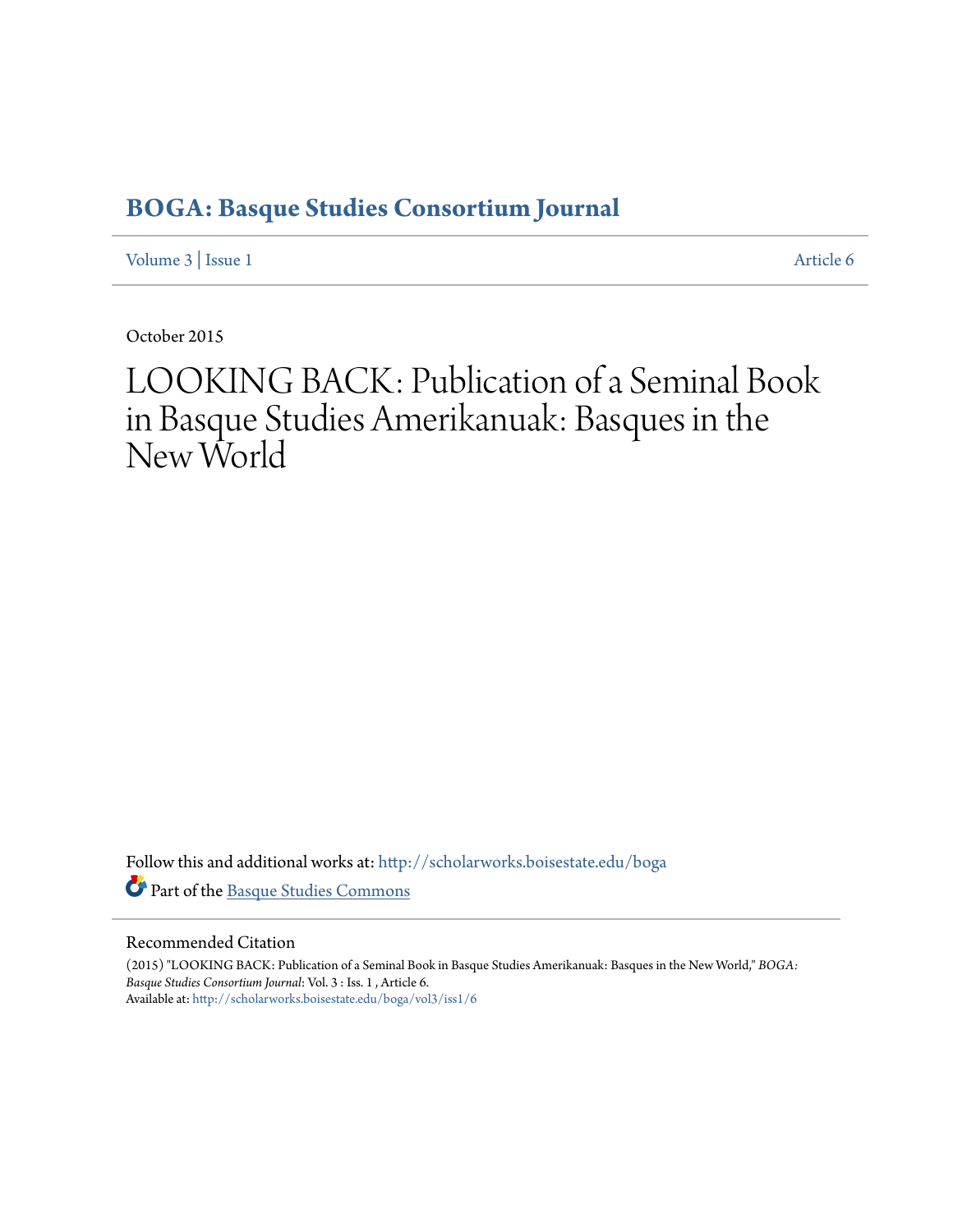

# **LOOKING BACK: Publication of a seminal book in Basque Studies**  *Amerikanuak: Basques in the New World*

An interview with author William A. Douglass

*"Amerikanuak" was first published in 1975 and it marked a pioneering study of one of the American West's most important ethnic minorities, providing an engaging, comprehensive survey of Basque migration and settlement in the Americas. Its value endures as an essential introduction to the history of the Basque people and their five centuries of involvement in the New World.* 

*Authors Jon Bilbao (now deceased) and William A. Douglass researched throughout the "New World" through ten states of the American West, Mexico, Colombia, Peru, Chile, Argentina, Brazil, and Venezuela as they traced the exploits of Basque whalers in the medieval Atlantic; the Basque conquistadors, missionaries, and colonists who formed a dramatic part of the history of Spanish America; and the Basque sheepherders who were the backbone of the now nearly vanished range-sheep empires of the American West. They also trace the story of the Basques back to their mysterious origins in prehistory and provide background for understanding the Basques' character and their homeland in the Pyrenean mountains and seacoasts between France and Spain.* 

*The surviving author, and dean of Basque Studies, William A. Douglass (Professor emeritus of the University of Nevada, Reno) agreed to an interview as we look back on the continuing influence of this seminal book in Basque Studies.*

*BOGA editor: The book's scope is quite large; was that the original plan?* 

William A. Douglass (WAD): It was conceived as an introduction to a study of the Basques of Elko County. I had a grant from the National Institute of Mental Health (NIMH) to do that research and actually conducted fieldwork for a summer there. I believe it was 1969. When Jon joined me at the Desert Research Institute I proposed a collaboration to him. He conducted archival research in Elko that same summer. We then began working on an introduction to the Elko study as a way of situating it within the broader framework of Basque emigration to the American West. But then that led us to ponder the attraction of North America as one of the alternatives for emigrants seeking a New World destination. Like Topsy, the introduction just grew until it became an end in itself. We spent three years conducting research and another three preparing the results for publication. *Amerikanuak* came out in 1975 and we never did write the Elko book.

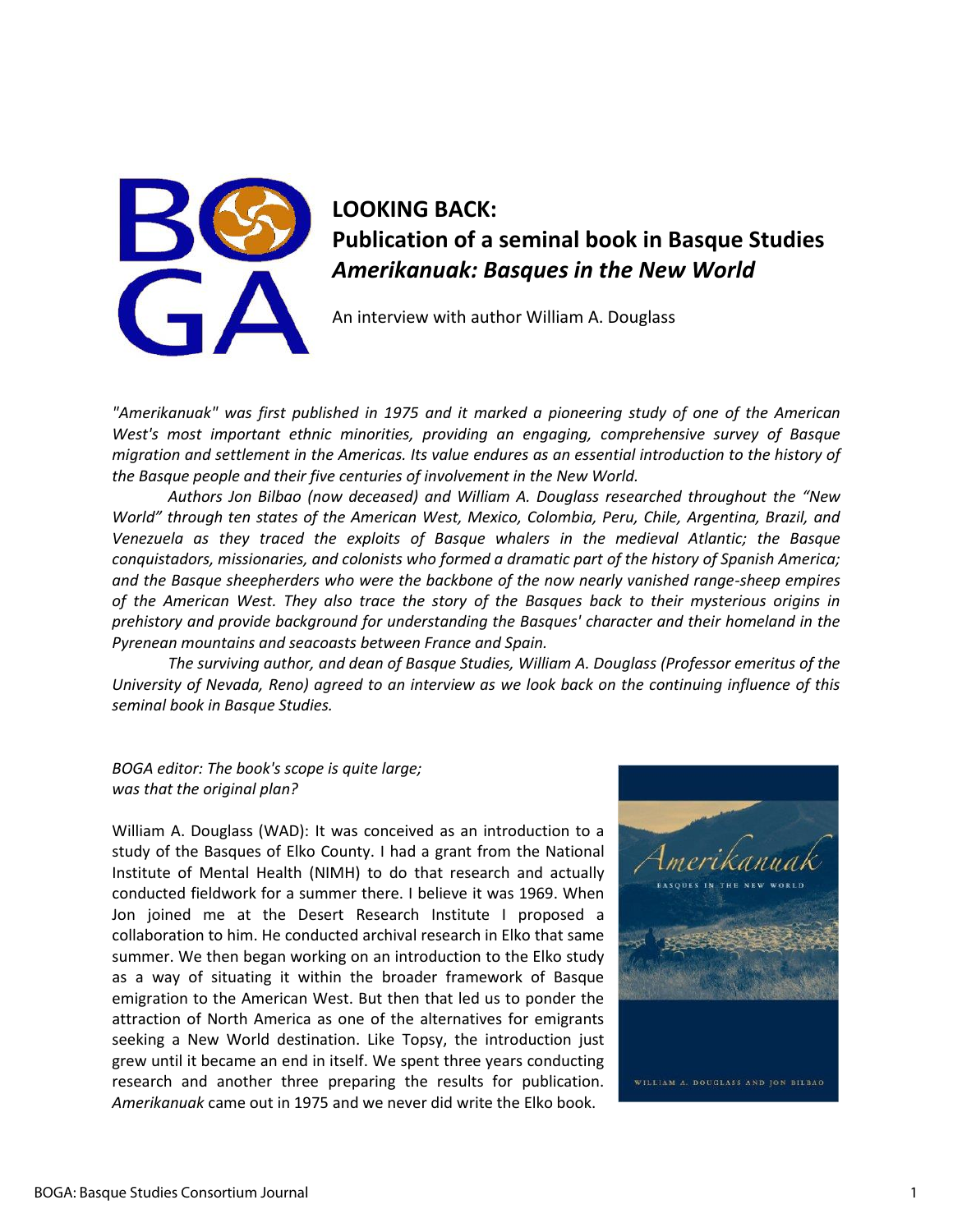# *BOGA editor: Did the distribution of tasks prove viable between you and Bilbao?*

WAD: Jon was an historian and I am a social anthropologist. Our respective skills and interests dovetailed nicely. The book is an "anthropological history." Working with Jon on it influenced all of my subsequent research in Italy and Australia. My books all have an historical dimension and I no longer consider myself to be an anthropological purist. In fact, if asked today what I am the answer is "a writer."

# *BOGA editor: Was there any consideration of a sequel of sorts?*

WAD: Not really. The University of Nevada Press asked for one but Jon was retired and living in the Basque Country and I was highly engrossed in other projects. I agreed to write a new short introduction to a second edition that came out in 2005. By then there had been much additional work on Basque immigration in both North and South America (mostly in the form of MA and PhD theses), much of it stimulated by *Amerikanuak*. A true sequel would have had to take all of that into account, not to mention the evolution in my own thinking regarding the subject. Indeed, by then I was publishing newer observations in the occasional article. In short, I was simply overwhelmed by the prospect of researching a sequel and opted not to.

# *BOGA editor: Who approached who with this project?*

WAD: As mentioned earlier, I asked Jon to become involved in the Elko project. In part it was a way to finance his position over the short term. We were both employed by the Desert Research Institute and were expected to bring in grant monies. My NIMH grant included money for a research assistant. Jon was an accomplished and established scholar, but without a doctorate. That made him pretty much ineligible to apply as principal investigator for most federal grants.

# *BOGA editor: Did you encounter from early on the contrast in the Basque Diaspora in relation to politics; e.g., reaction to the Spanish Civil War and Franco aftermath, higher politicized in South American, etc.?*

WAD: Absolutely. French Basques throughout the American West were either indifferent or even hostile to the subject of Basque nationalism. While some Idaho Bizkaians were intrigued (and a few were even

committed to it), there was also wariness and ambivalence. The American Catholic Church touted Franco as a religious savior and crusader; the Spanish Republicans (including their Basque allies) were depicted as godless "Reds." Basque-Americans were still coming off decades of anti-Basque discrimination over the itinerant or "tramp" sheepherder issue and preferred to keep a low profile. Latin America was a whole other world. Several countries there had facilitated the immigration of Basque refugees from the Spanish Civil War. Then, as World War II heated up, The Basque Governmentin-exile organized a pro-Allies spy network throughout Latin America to monitor the activities of the Axis countries and their emigrant diasporas. In general, Basques were viewed very positively throughout Latin America and had high visibility in many of its countries. They were a prominent element in social, financial, and political elites.

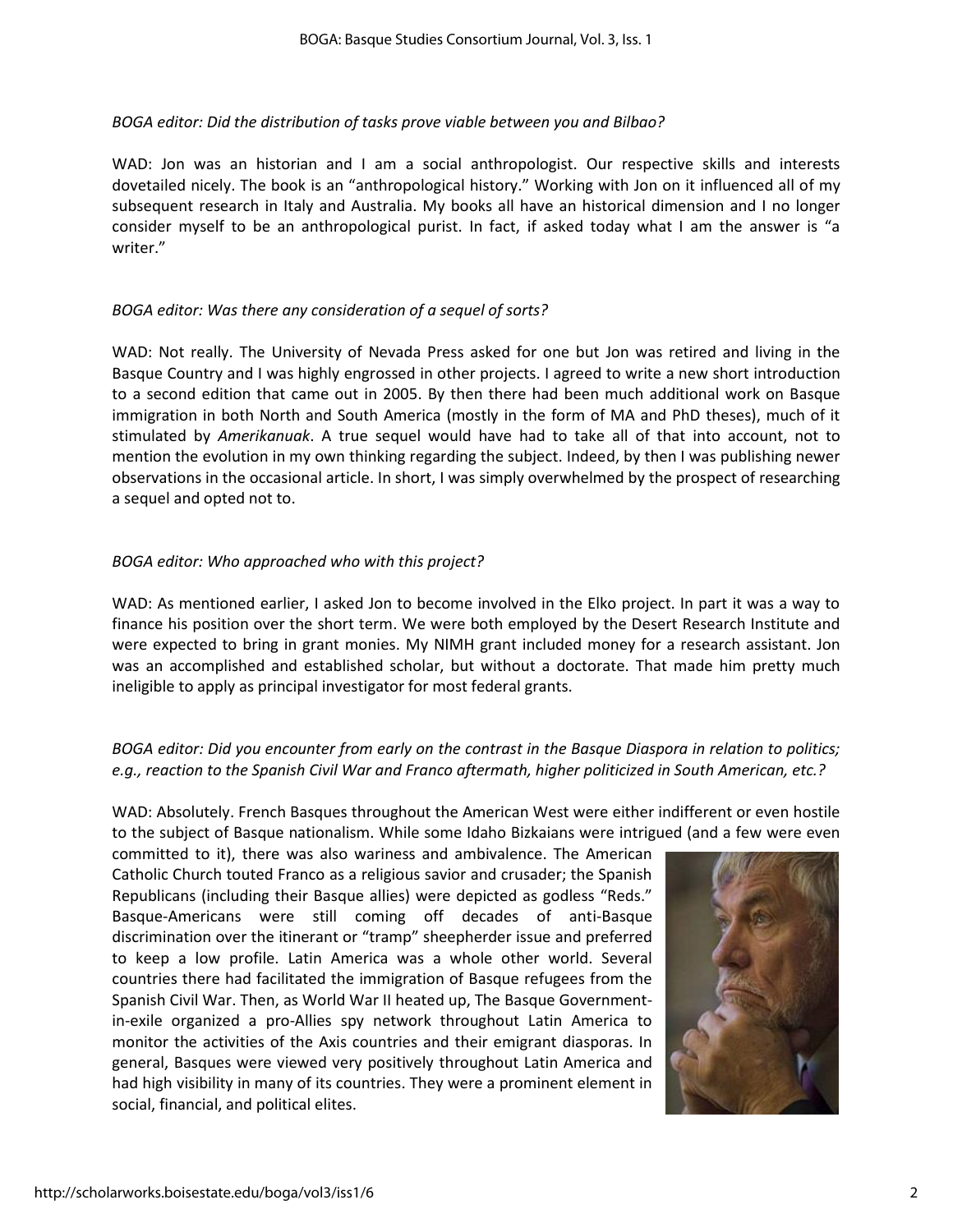# *BOGA editor: Were there significant challenges/hold ups to the project?*

WAD: The biggest problem was the production process at the University of Nevada Press. It was in its infancy and had few resources. I actually did some fundraising for its Basque Book Series and it came to have a certain degree of autonomy and self-sufficiency within the Press's finances. It took three years to edit and manufacture the book. It should have taken one at most.

# *BOGA editor: What--if any--were the big surprises encountered?*

WAD: "Surprises" is not quite the apt term. I think of it more in terms of "revelations." As the research progressed, Jon and I were both struck by the richness and complexity of the material. We were also humbled by it. Our results had swollen into a hefty book and we were becoming increasingly aware of our limitations and ignorance. In effect, we were indeed writing an introduction--but to a topic that was far vaster than a study of the Basques of Elko County, Nevada.

# *BOGA editor: What were some of the big take-aways/learning moments from the project?*

WAD: I guess it would have to be the realization that the American West was but one of several possible destinations for intending Basque emigrants and that the decision of where to go was highly conditioned by developments at any particular time in the European sending areas. There was also the understanding that "Basque emigration" was far from monolithic with respect to both the sending and receiving areas. Few French Basques chose Idaho and few Bizkaians elected Bakersfield. Then, too, the emigration was not from Bizkaia to Idaho in the abstract, but rather from a few selected areas of Bizkaia. There, was, of course, the "chain" effect once a diaspora community was established in a particular place. Finally, over time it became increasingly clear that emigration could become a process rather than an event for



particular individuals as they moved back and forth between the Old World and New and, in some cases, among multiple New World destinations.

### *BOGA editor: Any comments about the methodology employed?*

WAD: I have already discussed the collaboration between an historian and anthropologist. In many respects we made up the methodology as we went along. I believe that that is the case with any study. Each has its own peculiarities and challenges requiring ad hoc approaches and solutions.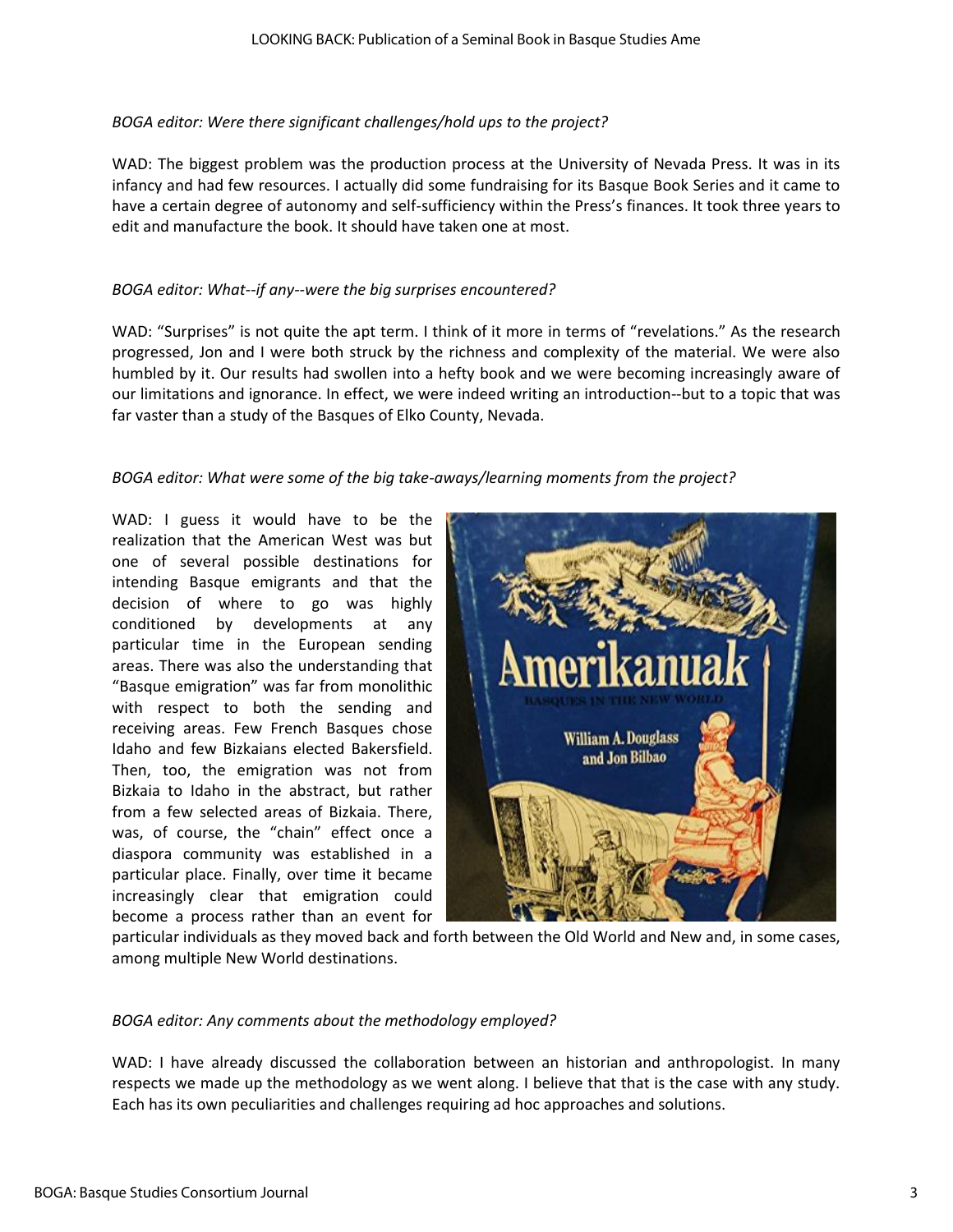### *BOGA editor: Any regrets or do-over wish(es)?*

WAD: I believe that the book, along with Robert Laxalt's *Sweet Promised Land*, created an overly simplistic stereotype of Basques as sheepmen of the American West (and little else). Even within the Great Basin region, the prime geographical focus of our text, there are other dimensions to the Basque presence. We mention some of them, but more or less in passing. When it comes to the Basques of New York and the American seaboard in general the book is clearly deficient. The same is true of the historical complexity of the Basque presence in California. I feel fortunate to have survived long enough to witness amendments of the record by more recent scholarship—specifically that dealing with New York City and San Francisco. I have been able to rethink some of this myself. The article that I did in the first issue of *BOGA [Basque Studies Consortium Journal]* regarding the Basques in New York City is a case in point. I am also working on an exhibit for the California Historical Society regarding Basques in California that is allowing me to expand my understanding of that state's Basque heritage. I am privileged to be working on it with many tireless consulting scholars, including Asun Garikano, authoress of the book *Kaliforniakoak* (that is currently being translated for an English edition by the Center for Basque Studies in Reno). She is heading up a website project that has great implications for all of the world's diasporic Basque communities--not just those of California. I also recently organized a conference on "Vascos en Cuba" held in Havana (January 12-14, 2015). I will be editing the approximately twenty papers from it for publication in both English and Spanish. I believe that that volume will deepen considerably our understanding of Basque emigration to a key Latin American destination. In sum, I feel like I am currently quite actively engaged in revising my own former work and viewpoints as reflected in *Amerikanuak*. Taken together, these several initiatives can be considered my contribution to the book's "sequel."

*BOGA editor: What was the most satisfying compliment(s)?* 

WAD: Of course it is gratifying when people refer to *Amerikanuak* as iconic and foundational in the sub-field of diasporic research within Basque Studies in general. Certainly, I found this year's cycle of commemorative events and publications, organized by several scholars and institutions and designed to celebrate the fortieth anniversary of the book's appearance in 1975, to be a stunning surprise. I only regret that Jon Bilbao is not alive to enjoy it with me.



# *BOGA editor: What questions, if any, posed back then remain to be answered?*

WAD: All of them. Indeed, I regard the book to be more an outline of questions to be asked rather than of answers to them. When the book first appeared, I became concerned that subsequent scholarship was failing to challenge, broaden, and even question the book's assumptions and conclusions. In short, I feared that it was casting too long of a shadow. That is no longer the case. Indeed, *Amerikanuak* is now a classic, which by definition means that it is no longer at the cutting edge of contemporary research including my own.